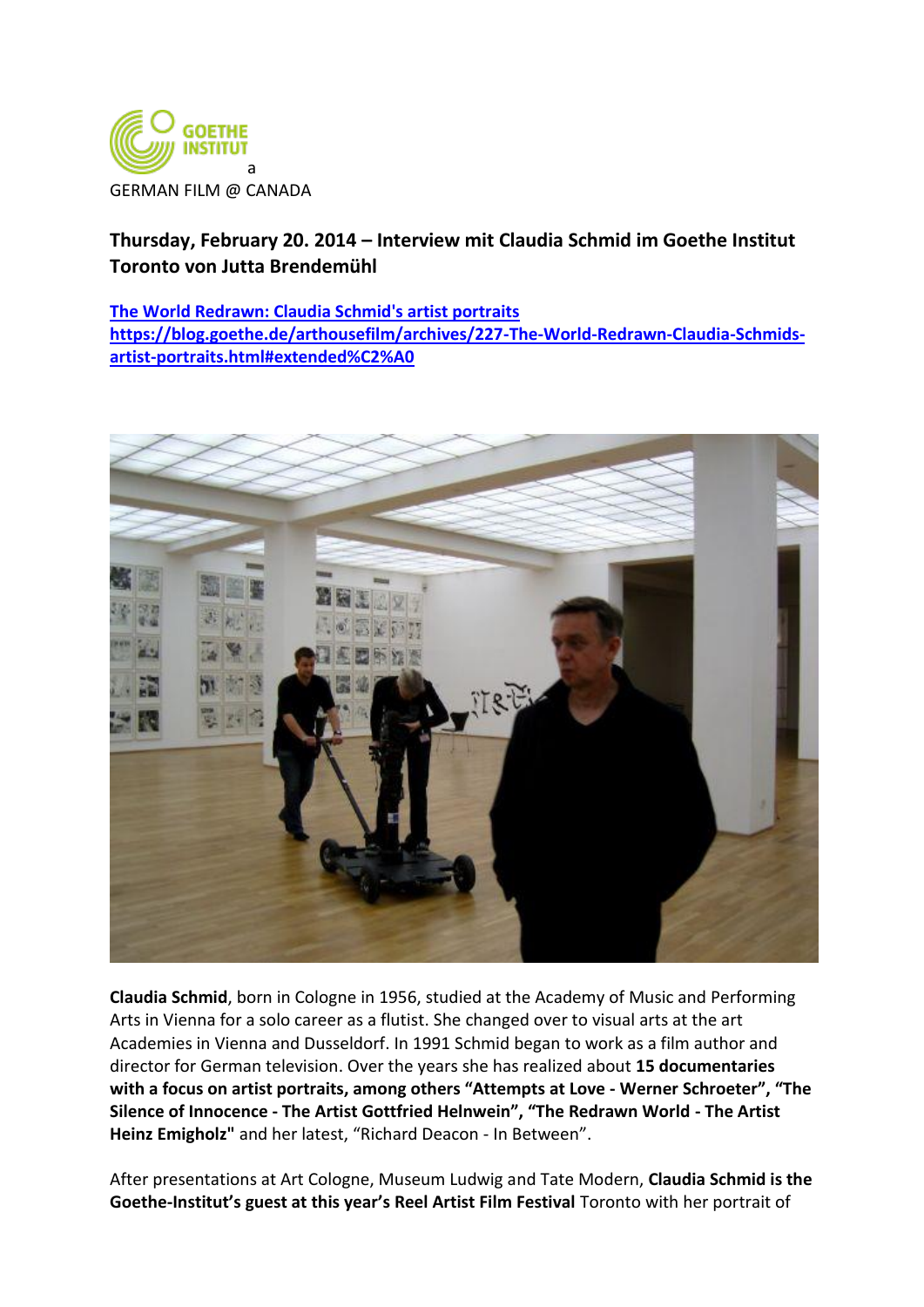British sculptor Deacon.

## *She will be in conversation with art journalist Terence Dick and show excerpts from her films in our free "Culture talks @ Goethe" at the Goethe-Institut Toronto at 5.30pm, before her film screening at 9pm at the TIFF Bell Lightbox.*

**Why the title "In Between" for Turner Prize winner Richard Deacon?** In all of his works, Richard Deacon explores the "in between", both in form and philosophical content: The relationship between space and form, between negative space and full shapes – presence and absence. Between organic and industrial language of form, amorphous shapes and rational thinking. The ambiguity of language and form, the material as a substance and its malleability. The artwork between the observer and the world, between intimacy, privacy and society. "In Between" is the window between the outside and the inside, between reality and fiction.

**In this latest film, the sculptor and filmmaker Claudia Schmid meets the sculptor Richard Deacon. What's the difference between film-making and sculpture-making?**... Even though the basis for the creative process is a different one, there are still similarities in my approach. Any one of my sculptures is the result of a direct reflection of society, its outward forms and my vision and direct dialogue with form and space. A feature of my films about artists is a complex, wilful individuality – together with a metamorphosis of the artistic approach to the work that I absorb and reflect upon. Following this, a sculptural body takes shape out of the condensed film material and its complex individual threads. It is three dimensional – in the same way as a sculpture or a Bach fugue. The creative process of condensing and constructing is similar.

**As a trained artist and musician yourself, how do you find a balance between closeness and distance towards your films' artist subject, between your own background and practice and their perspective and oeuvre?** All my artistic activities –be it music, painting, sculpture or, as in this case, filmmaking– are based on the relationship between abstraction and empathy, closeness and distance. From cinematic observation as a basis to the abstraction of the sum of all that is captured by the senses and the reflection on content and the subsequent reduction to the essence. My past as an artist provides the basis for understanding but does not obstruct the openness inherent in taking a step back to contemplate. For me, humility is every bit as important as the urge to bring about the artistic vision.

**Before you worked with Richard Deacon, you portrayed the politically outspoken and provocative German artist Gottfried Helnwein. Quite a difference to Deacon's oeuvre and interests, or not?** I am interested in original personalities – headstrong, largely inaccessible artists who have a unique and complex view of the world and explore this in their art. Richard Deacon is radical in his complex, essential dialogue with space and form, conceptualization and appearance. Helnwein with his critical view of society. He puts his finger into the wounds and does not allow society to engage in collective amnesia. He is a provocateur who plays with the images in his audience's heads and enters into a politically considered dialogue with them.

**What did you learn about Werner Schroeter while making your film that you didn't know**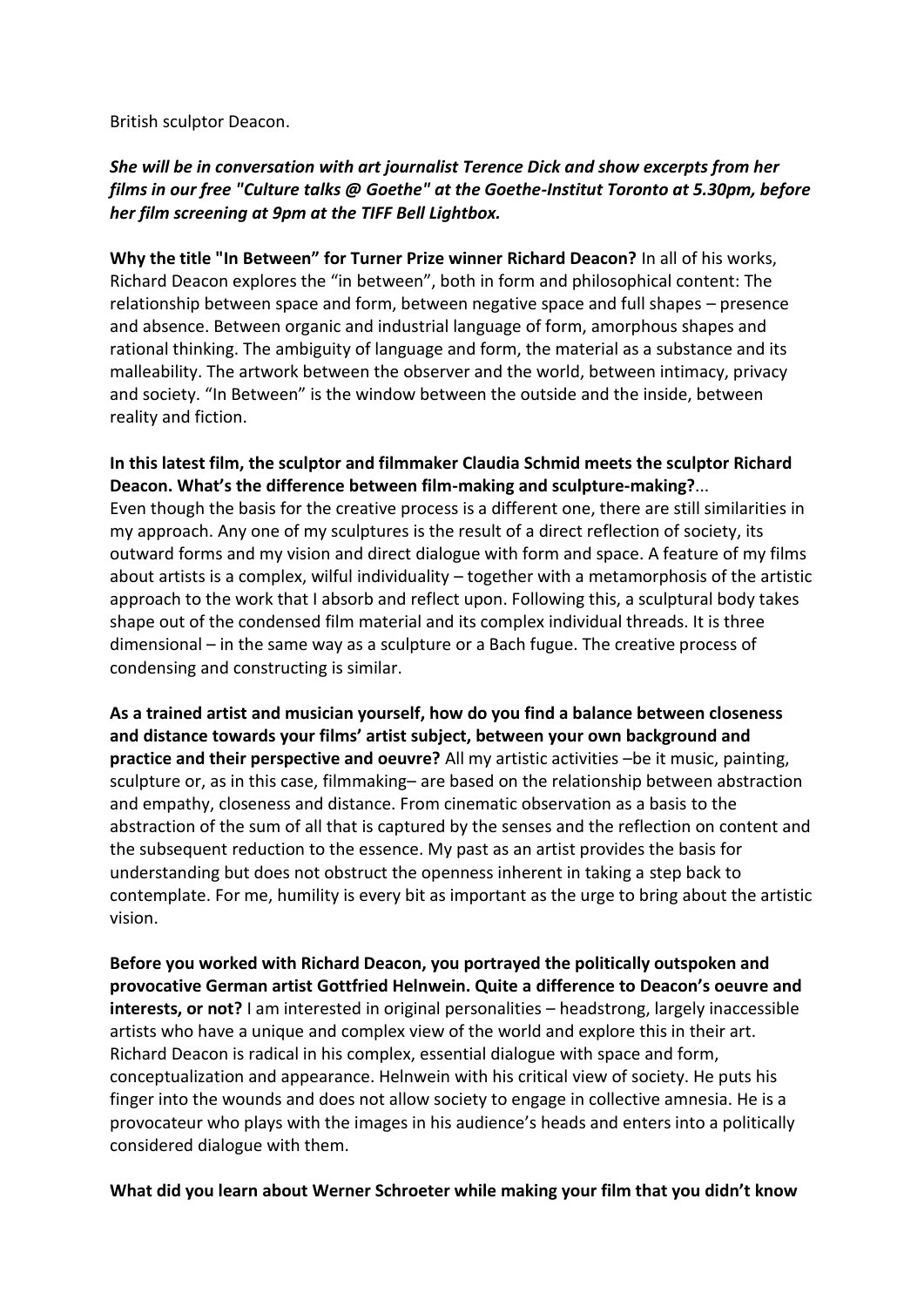**about him before or perceived differently?** When working together with Werner Schroeter, I was permitted to take part in both his excessive lifestyle and his creative process. His passionate, uncompromising approach to life is the basis for his creativity. I got acquainted with a person and an artist who reflected on society with great intelligence and abstraction and who uses his immense artistic and musical knowledge to create works that brim with poetry.

**How do you tell a story, shape a filmically captivating narrative, from watching an artist work? Say Berlin experimental artist-filmmaker Heinz Emigholz, who just premiered his latest piece at the Berlinale...** I observe and internalise the artist, his creative process and his works, immerse myself in his thoughts, his language of form, his artistic endeavours, his view of the world -- and then attempt to weave the individual threads into a threedimensional whole, a kind of atomic model. In this regard, it is important for me to capture the essence of the artist and his work without compromising their inherent complexity. Through time and consolidation, the film makes it possible to gain another profound view of the artist and his work. Like hardly any other artist, Emigholz explores with great sensitivity all facets of the artistic and cinematic language and how they are perceived.

**Your next project:** My current film project deals with violence against women worldwide. When working on my films on Schroeter and Helnwein, I had already developed an interest in exploring the nature of power and violence. The fact that violence against women and a modern form of slavery exist to this degree around the world and are still scarcely perceived or taken seriously – this is what led me to make a film about this subject, without a sensationalist or journalistic bent. I would like to give a voice to women from five countries who have suffered violence of the worst kind, but who have never had the chance to break their silence. It was important for me to meet with these women on an equal footing, to absorb all facets of their stories and to map out the intricate structures of violence against women.

interview by Jutta Brendemuehl, Toronto

*Image: Heinz Emigholz during the shooting of Claudia Schmid's film, courtesy of Emigholz and Schmid* Posted by *[Goethe-Institut Toronto](https://blog.goethe.de/arthousefilm/authors/5-Goethe-Institut-Toronto)* at [09:09](https://blog.goethe.de/arthousefilm/archives/227-The-World-Redrawn-Claudia-Schmids-artist-portraits.html) Defined tags for this entry: [art,](http://blog.goethe.de/arthousefilm/plugin/tag/art) [doc,](http://blog.goethe.de/arthousefilm/plugin/tag/doc) [experimental](http://blog.goethe.de/arthousefilm/plugin/tag/experimental) Related entries by tags:

- [#TIFF20 review: Fireball by Werner Herzog & Clive Oppenheimer](https://blog.goethe.de/arthousefilm/archives/929-TIFF20-review-Fireball-by-Werner-Herzog-Clive-Oppenheimer.html)
- [#MyKanopyKanon streaming tips 7](https://blog.goethe.de/arthousefilm/archives/867-MyKanopyKanon-streaming-tips-7.html)
- [#MyKanopyKanon streaming tips 6](https://blog.goethe.de/arthousefilm/archives/866-MyKanopyKanon-streaming-tips-6.html)
- [THE MAKING OF: Ready to edit "WRITING THE LAND"](https://blog.goethe.de/arthousefilm/archives/861-THE-MAKING-OF-Ready-to-edit-WRITING-THE-LAND.html)
- [Kevin B. Lee @ Images Festival, live, free & online](https://blog.goethe.de/arthousefilm/archives/885-Kevin-B.-Lee-Images-Festival,-live,-free-online.html)
- [#MyKanopyKanon streaming tips 5](https://blog.goethe.de/arthousefilm/archives/865-MyKanopyKanon-streaming-tips-5.html)
- [Marc Wiese wins at Copenhagen Doc Fest](https://blog.goethe.de/arthousefilm/archives/874-Marc-Wiese-wins-at-Copenhagen-Doc-Fest.html)
- [#MyKanopyKanon streaming tips 2](https://blog.goethe.de/arthousefilm/archives/854-MyKanopyKanon-streaming-tips-2.html)
- [#MyKanopyKanon bespoke streaming tips 4](https://blog.goethe.de/arthousefilm/archives/856-MyKanopyKanon-bespoke-streaming-tips-4.html)